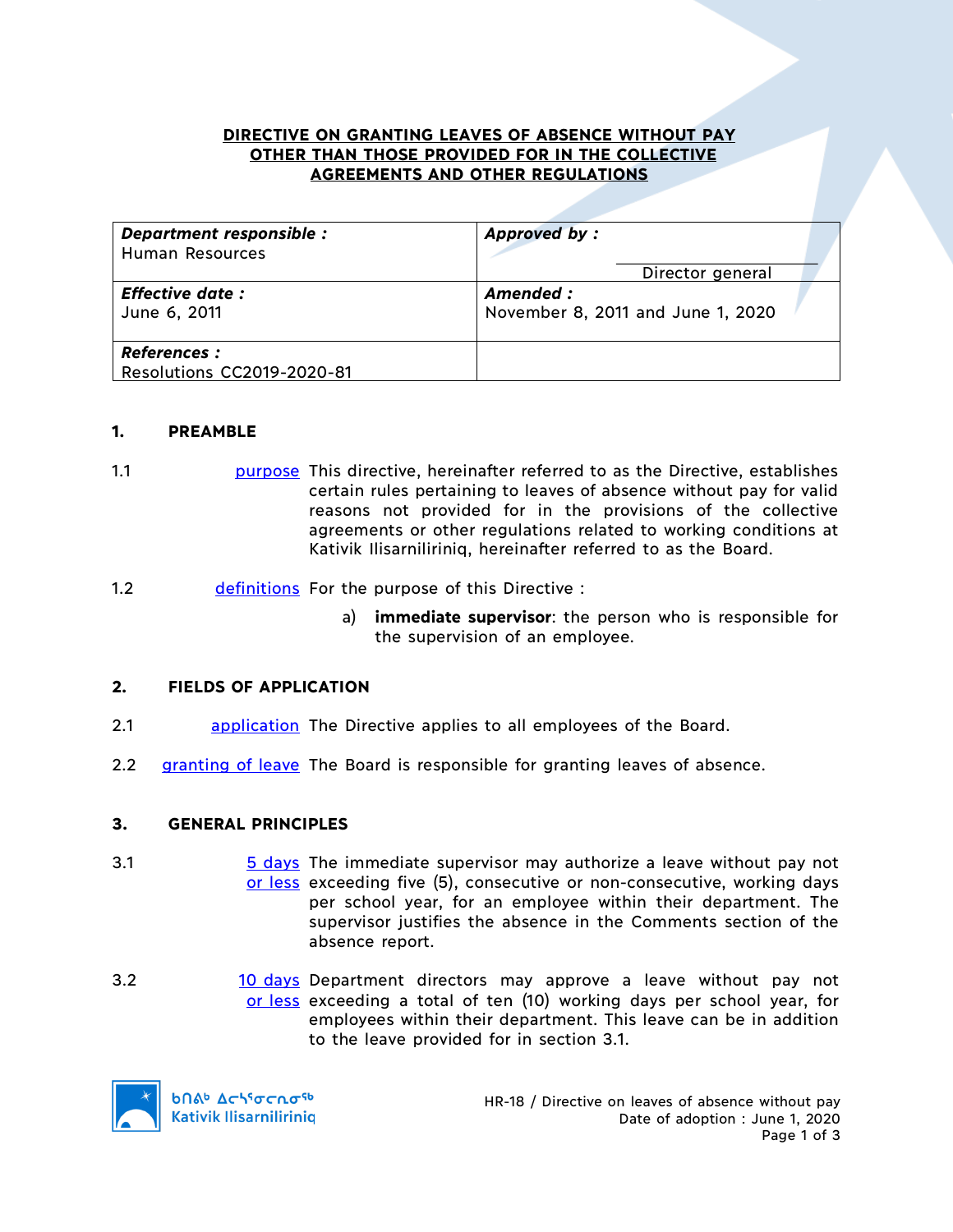- 3.3 30 30 days The Director General may approve a leave without pay of less or less than 30 days for any employee. This leave is not in addition to the leaves provided for in sections 3.1 and 3.2.
- 3.4 **more than** The Executive Committee may approve a leave of absence of more 30 days than 30 days for any employee. This leave is not in addition to the leaves provided for in sections 3.1, 3.2 and 3.3.
- 3.5 form In the case of sections 3.2, 3.3 and 3.4, the employee must complete the form in Appendix 1.

### **4. PROCEDURE**

- 4.1 **banks** The immediate supervisor must ensure that employees use their vacation, compensatory or overtime bank before approving a leave without pay.
- 4.2 number of days The immediate supervisor is responsible for tracking the number of leave granted of days of leave without pay taken by an employee.

### **5. APPLICATION**

- 5.1 **busines in Previous** The Directive replaces all other directives of the Board pertaining provisions to this subject.
- 5.2 responsibility Every employee must comply with this Directive. Every manager must know, understand, disseminate and apply this Directive
	- The Director of Human Resources is responsible for the interpretation and revision of this Directive.